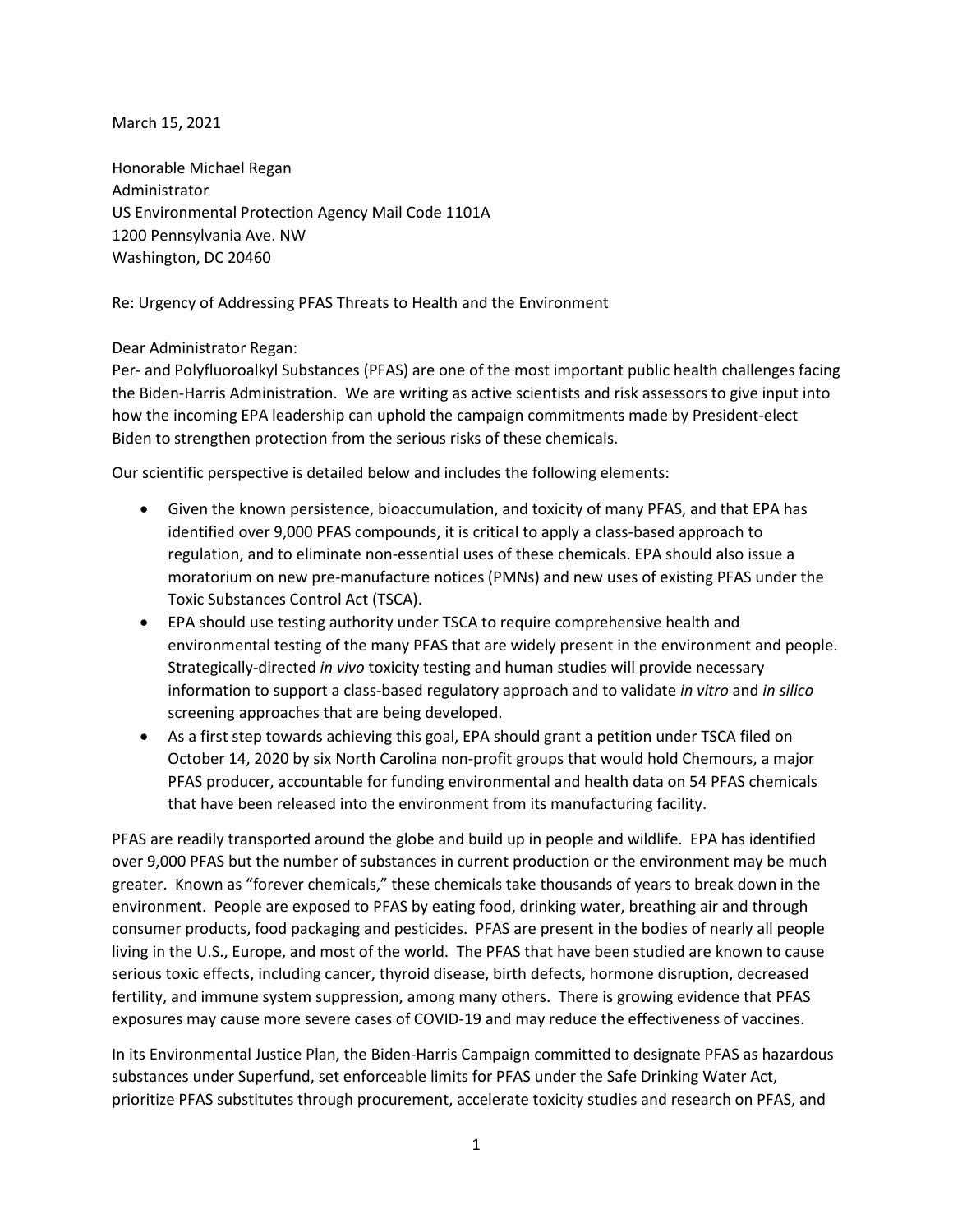ensure adequate testing and remediation for widespread PFAS water contamination, especially in disadvantaged communities.

In carrying out these commitments, EPA should manage PFAS as a class in light of their similar molecular structures, properties, and human health hazards. PFAS are well-suited to treatment as a class because of their extreme persistence, accumulation potential, toxicity, and potential risk. Rather than inefficiently addressing each chemical individually, a class approach would provide an orderly and expeditious process for phasing out all but essential PFAS uses, greatly reducing future exposure. As a first step in implementing a class approach, it is essential that EPA place a moratorium under TSCA on all PMNs for new PFAS and on new uses of existing PFAS.

Class-based approaches have been successfully applied to numerous other groups of chemicals, including PCBs, dioxins, organophosphate pesticides, organochlorine pesticides, and organohalogen flame retardants.

Eliminating non-essential uses of PFAS going forward, however, would not remove PFAS from the environment or undo the widespread exposure which has already occurred from decades of production and use. For example, millions of people in communities across all 50 States are struggling with PFAS contaminated drinking water as a result of years of discharges from manufacturing facilities and use of aqueous film-forming foam (AFFF) for fire suppression at military installations and airports. The health effects of past, current and future exposure from historical PFAS manufacture and use are poorly understood because of inadequate testing, subjecting communities to largely undefined risks and depriving medical professionals of the ability to treat PFAS-related health conditions.

To address this information need, on October 14, 2020, six North Carolina non-profit groups filed a petition under section 21 of TSCA requesting that the agency require health and environmental effects testing on 54 PFAS being manufactured by The Chemours Company (Chemours) at its chemical production facility in Fayetteville, North Carolina. Hundreds of thousands of residents in the Cape Fear River watershed have been exposed for decades to a mixture of PFAS chemicals discharged into the river by Chemours. These communities may have experienced serious health problems in response to PFAS exposures and they and their doctors deserve to know what these health effects are. However, there is currently little health or environmental effects information about most of these 54 PFAS.

On January 7, 2021, the Trump EPA denied the North Carolina petition, refusing to hold Chemours accountable for the necessary testing. The Biden EPA should reconsider and grant the petition. This would both benefit the impacted communities and establish a template for holding other PFAS manufacturers responsible for funding studies on the impacts of their chemicals.

The animal and human studies called for in the North Carolina petition are critical to obtain informative and reliable information about PFAS health effects. We support efforts to develop new approach methodologies/non-animal methods (NAMs) that reduce the need for animal testing. However, NAMs have simply not progressed to the point where they are appropriate for understanding the effects of PFAS. While NAMs may be feasible for some simple and direct toxicity endpoints such as skin irritation, reliable non-animal methods for predicting complex systemic toxicities do not exist. In fact, the animal and human studies proposed in the petition will produce the very data that EPA needs to develop NAMs and verify that they can predict PFAS toxicity as precisely as traditional testing.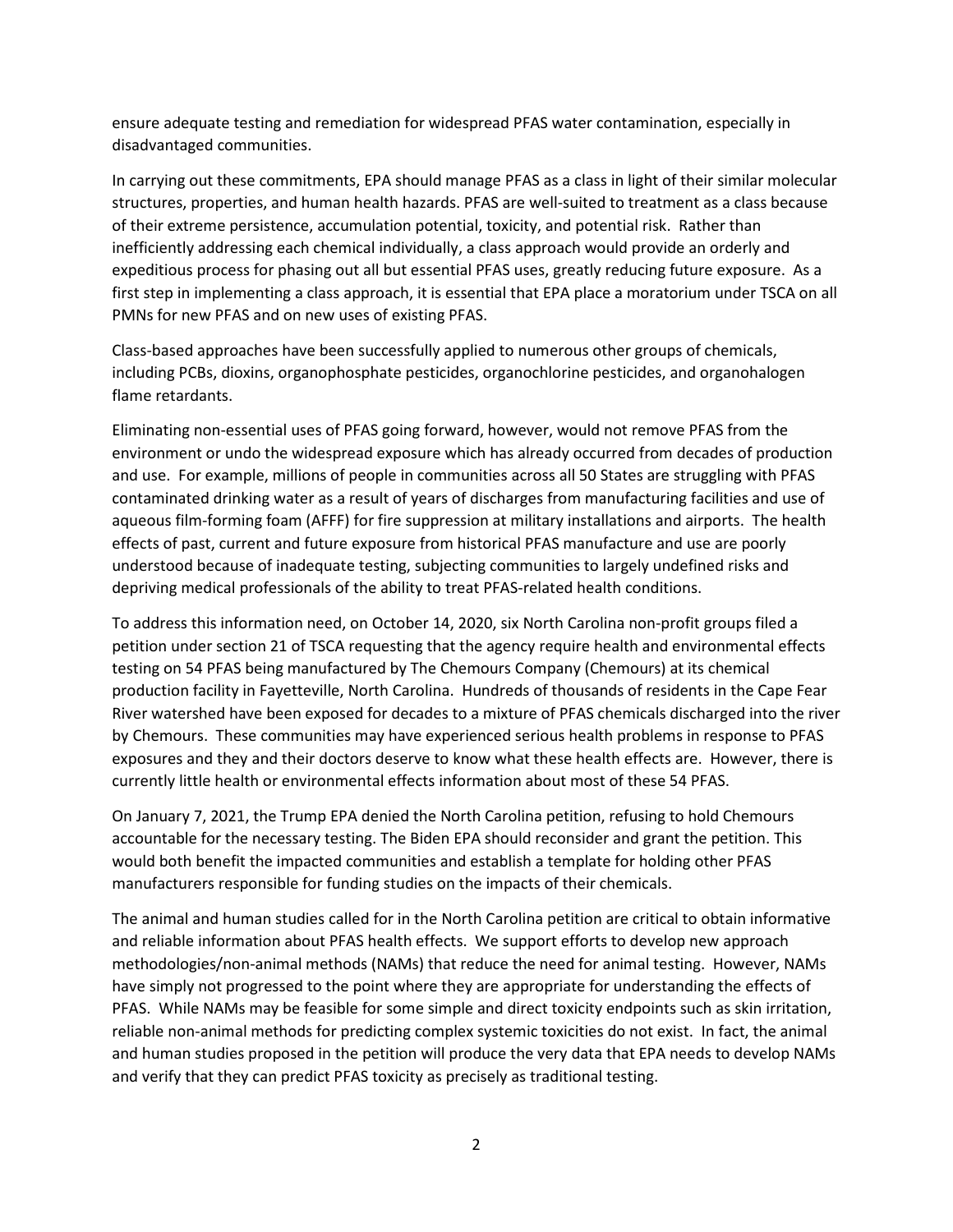In summary, we recommend a class-based ban on all PFAS except essential uses. We further recommend EPA reconsider the previous administration's denial of the North Carolina petition and use its TSCA authority to order Chemours to conduct the animal and human testing on the 54 PFAS proposed in the petition.

Respectfully Submitted,

Linda S. Birnbaum, Ph.D., D.A.B.T., A.T.S. Scientist Emeritus and Former Director National Institute of Environmental Health Sciences and National Toxicology Program Scholar in Residence, Duke University

Ruthann Rudel Research Director, Silent Spring Institute\*

Laurel Schaider, Ph.D. Research Scientist, Silent Spring Institute\*

Rainer Lohmann Prof. of Oceanography, Director of SRP STEEP Center, University of Rhode Island

Mary Martin Gant, M.S. Policy Analyst (Retired), National Institute of Environmental Health Sciences\*

Liping Feng Associate Professor, Duke University\*

P. Lee Ferguson, Ph.D. Associate Professor, Duke University

Jacqueline Taylor Bangma Postdoctoral Researcher, ORISE\*

Vicki Quint Firefighter Advocate, Quint LLC

Alissa Cordner, Ph.D. Associate Professor, Whitman College\*

Kate Hoffman, M.S.E.S., M.P.A., Ph.D. Research Assistant Professor, Duke University

Gretta Goldenman Coordinator, Global PFAS Science Panel\*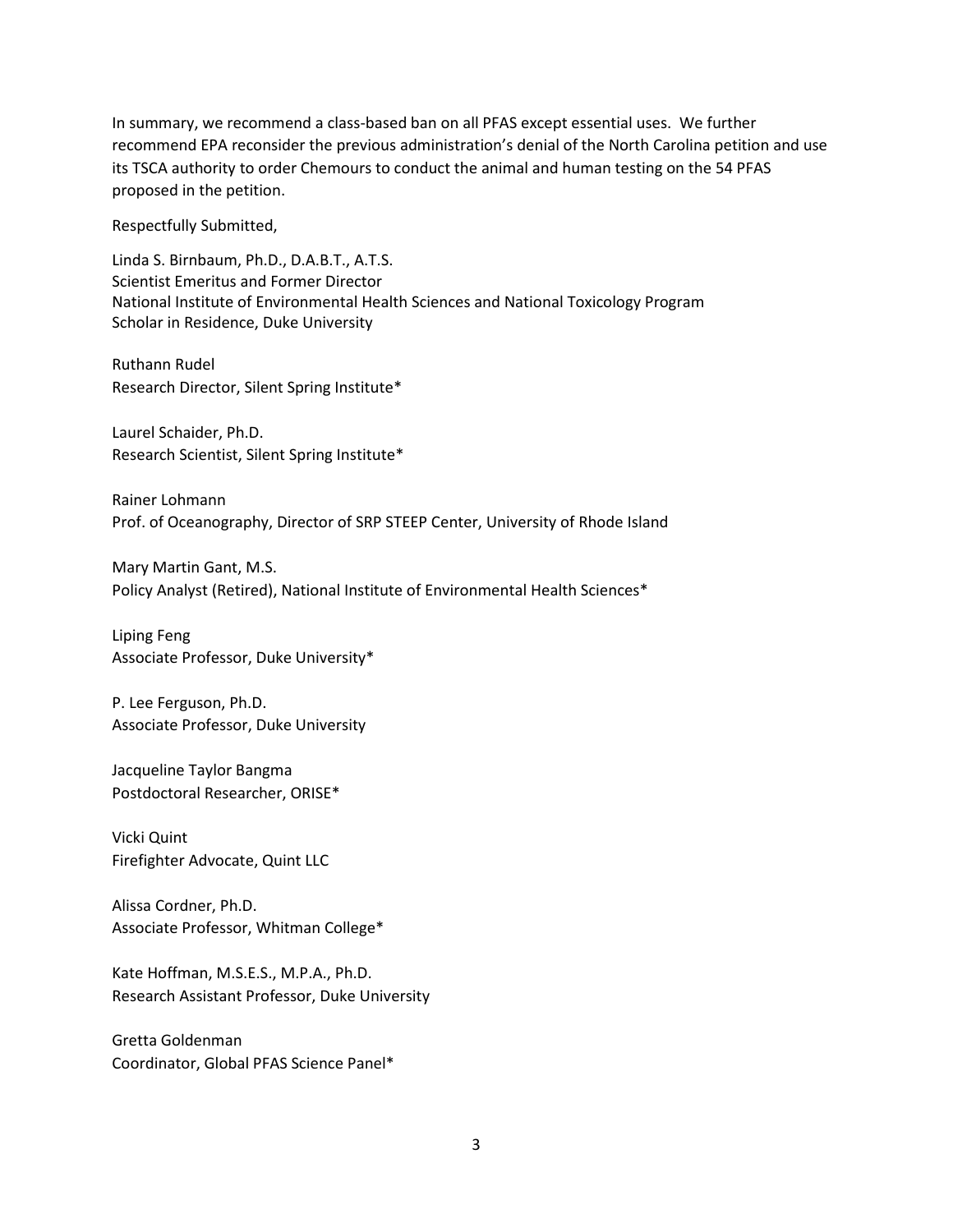Carla A. Ng, Ph.D.

Assistant Professor, Department of Civil & Environmental Engineering and Department of Environmental and Occupational Health, University of Pittsburgh\*

Phil Brown Ph.D. University Distinguished Professor of Sociology and Health Sciences, Northeastern University\*

Nicholas J. Herkert Ph.D. Research Project Manager, Duke University\*

Bruce Lanphear, M.D., M.P.H. Professor of Health Sciences, Simon Fraser University

Rebecca Fry, Ph.D. Carol Remmer Angle Distinguished Professor, UNC-Chapel Hill\*

Carol Kwiatkowski, PhD Adjunct Assistant Professor, North Carolina State University\*

Tracey Woodruff, Ph.D., M.P.H. Executive Director, University of California, San Francisco Program on Reproductive Health and the Environmentt

Maricel V. Maffini, Ph.D. Independent Consultant

Heather Patisaul, Ph.D. Professor and Associate Dean for Research, NC State University\*

Miriam L Diamond, Ph.D. Professor, University of Toronto

Scott M. Belcher, Ph.D. Professor, North Carolina State University\*

Courtney Carignan Assistant Professor, Michigan State University\*

Kristin Shrader-Frechette, Ph.D. O'Neill Endowed Professor Emerita, University of Notre Dame, Notre Dame, IN

Juleen Lam, Ph.D., M.H.S., M.S. Assistant Professor, California State University, East Bay\*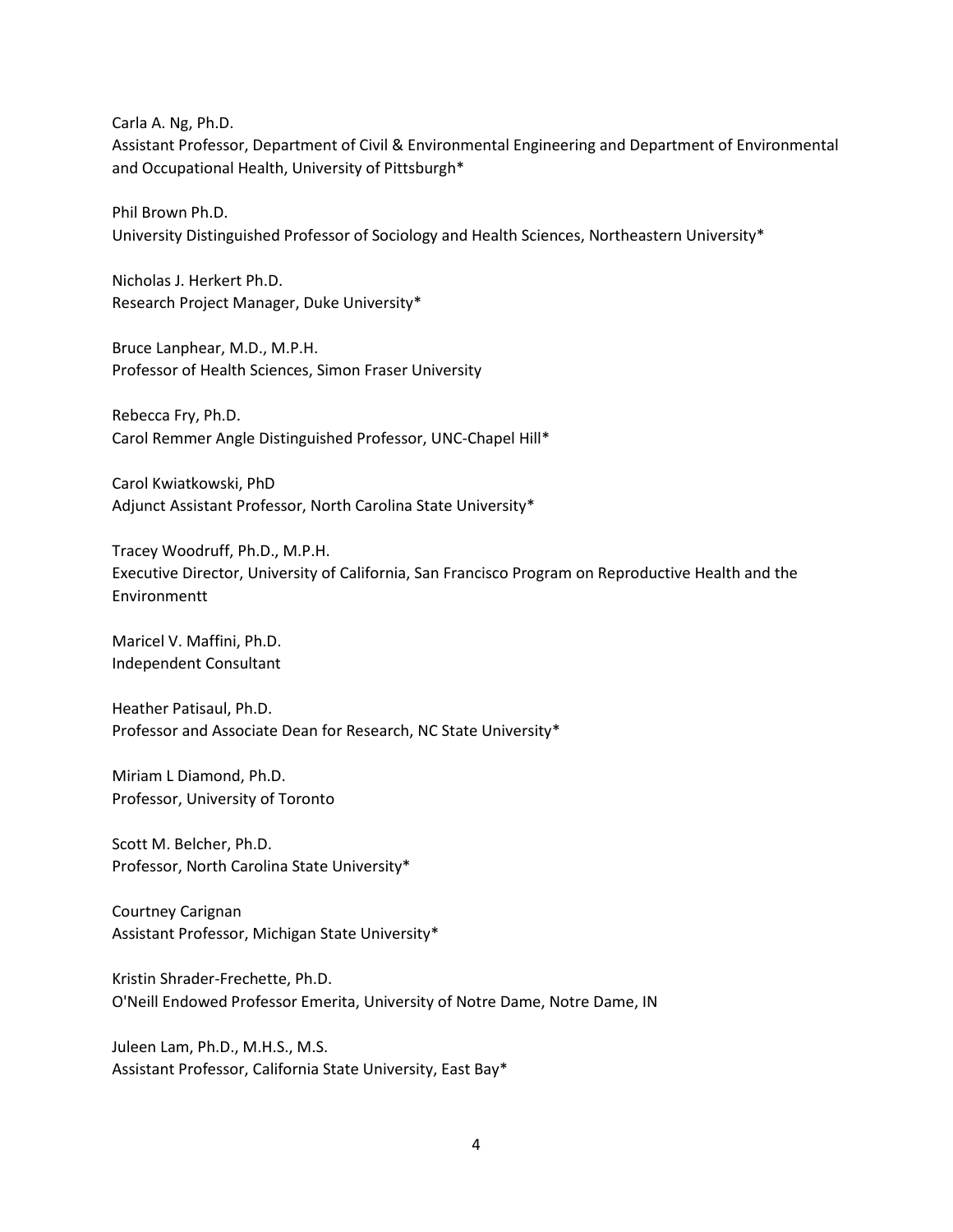Katherine Pelch, Ph.D. Assistant Professor, University of North Texas Health Science Center\*

Wendy Heiger-Bernays, Ph.D. Professor of Environmental Health, Boston University

Celia Chen, M.S., Ph.D. Reearch Professor, Dartmouth College

Alan Ducatman Professor Emeritus, West Virginia University School of PublicHealth

Frank von Hippel, Ph.D. Professor, Northern Arizona University

Cara Peters Postbac IRTA Fellow, NIEHS\*

Richard Clapp, D.Sc., M.P.H. Professor Emeritus, Boston University School of Public Health\*

Drake Phelps PhD Candidate, North Carolina State University\*

Rachel Morello-Frosch Professor, University of California, Berkeley, School of Public Health and Department of Environmental Science, Policy and Management\*

Chris Vulpe, M.D., Ph.D. Professor, University of Florida, Gainesville\*

Antonio Planchart, Ph.D. Associate Professor, North Carolina State University

Lida Chatzi Professor, University of Southern California\*

Sandrah P Eckel, Ph.D. Associate Professor, University of Southern California

Dania Valvi Assistant Professor of Environmental Medicine and Public Health, Icahn School of Medicine at Mount Sinai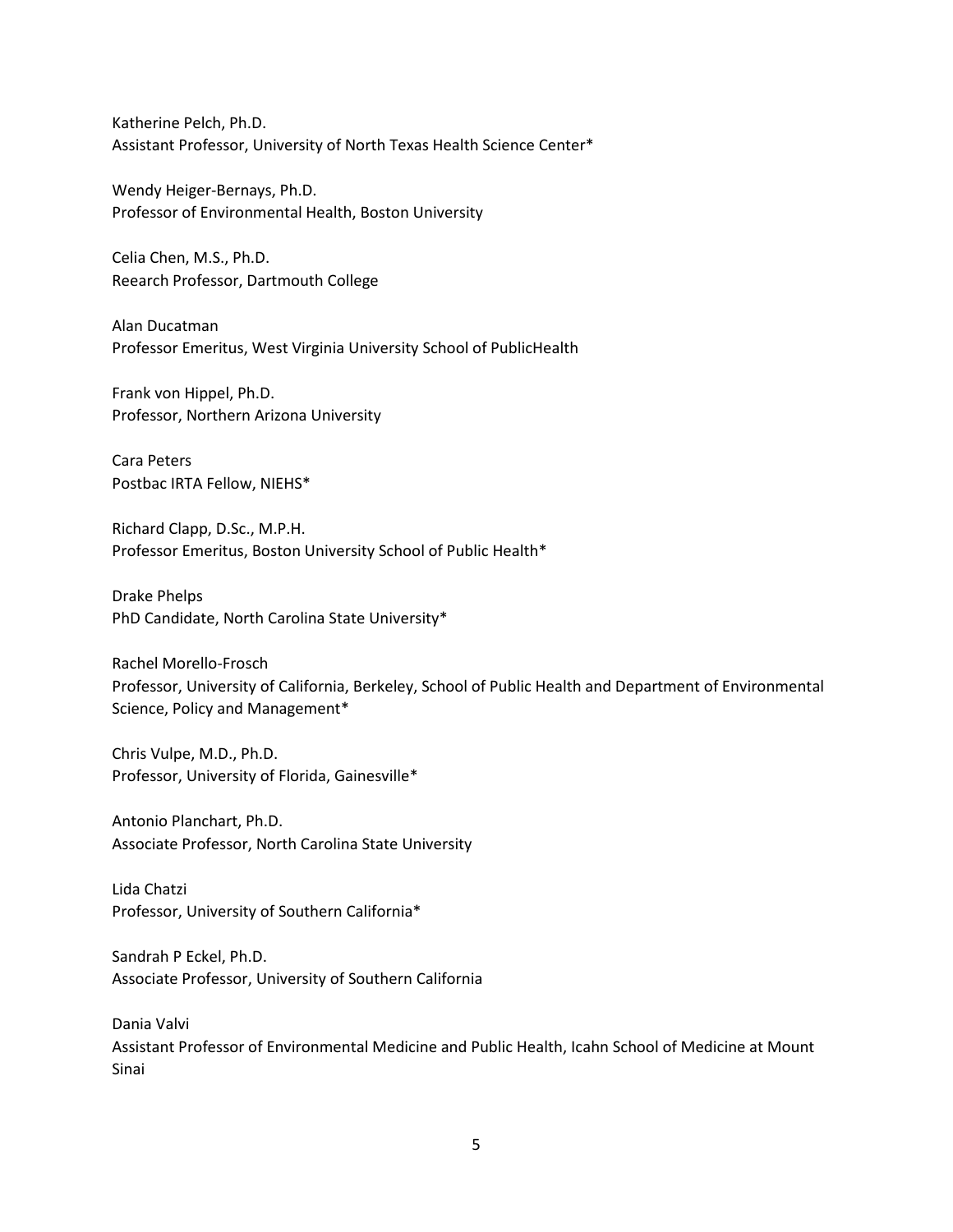Rob McConnell Professor of Preventive Medicine, University of Southern California

Dr. Nikolaos Stratakis Postdoctoral Scholar, University of Southern California\*

David Buchwalter Professor, North Carolina State University\*

Detlef Knappe Professor, North Carolina State University

Emily Hammel, M.P.H. PhD Candidate, Boston University School of Public Health\*

Beth Haley, M.A. Doctoral Student, Boston University School of Public Health, Department of Environmental Health

Ami Zota, Sc.D., M.S. Associate Professor, George Washington University Milken School of Public Health\*

Jesse Goodrich, Ph.D. Postdoctoral Scholar, University of Southern California\*

Kathryn Atherton Graduate Student, Boston University

Tara Miller PhD Candidate, Boston University

Erin Baker, Ph.D. Associate Professor, North Carolina State University

Dhimiter Bello, Sc.D., M.Sc. Professor & Associate Dean for Research, University of Massachusetts Lowell\*

John L. Adgate Professor, Department of Envirnmental and Occupatoinal Health, Colorado School of Public Health\*

Isabel Warner PhD Candidate, University of Queensland\*

David V. Conti, Ph.D. Professor, University of Southern California